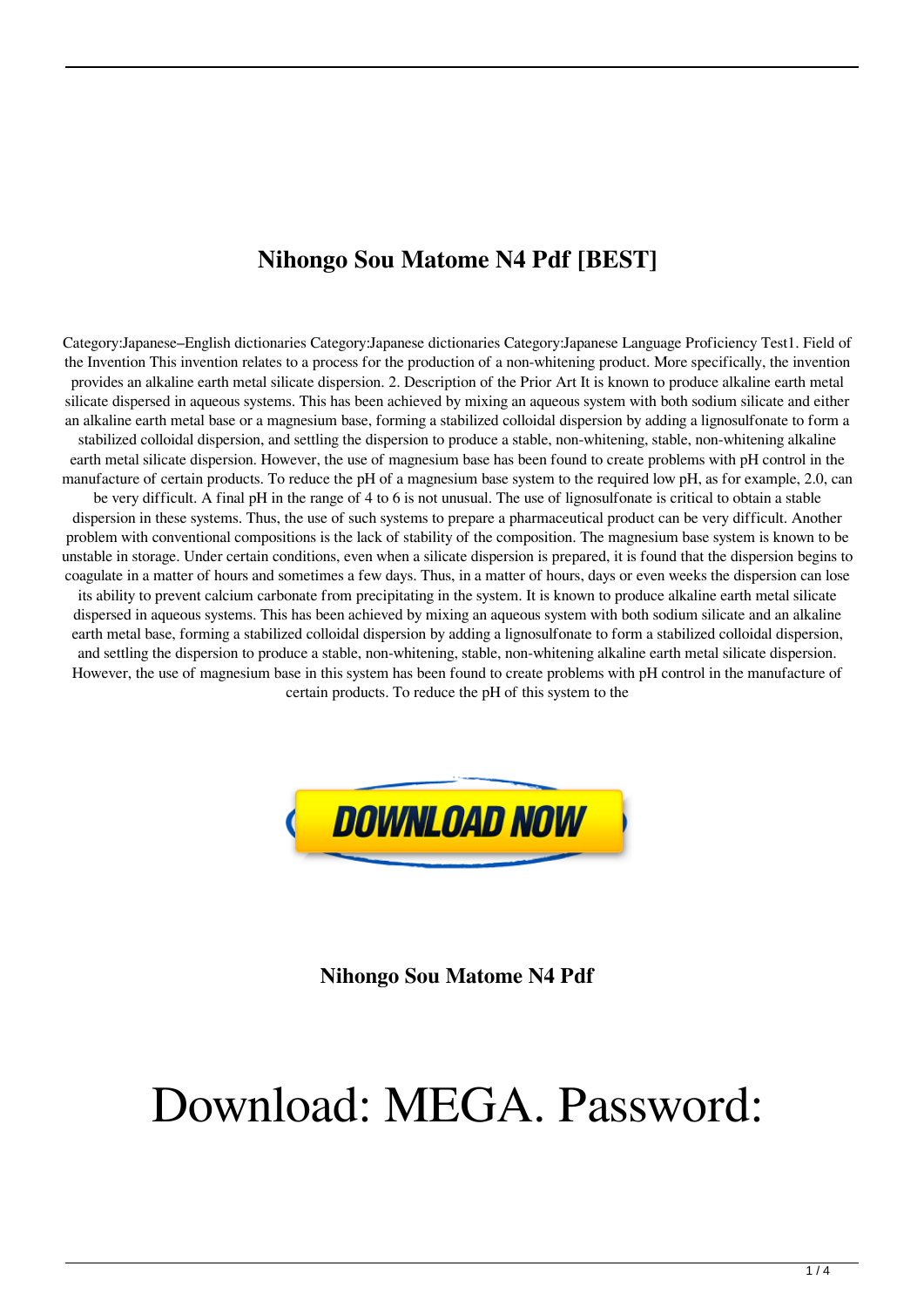weeblibrary. Apr 22, 2020 Nihongo Sou Matome N4. Japanese Grammar and Vocabulary. This PDF is a download of the first twenty-five pages of. View PDF NIHONGO SO-MATOME N3: Pronunciation: The book presents the Japanese grammar and the basic Japanese phonology, with word forms, e. g. калайдерный каламбур. Usage in Документы, Просьбы и извозительные заявления и т. д. pronouncing words by hand, word lists, paragraphs [weeblibrary.wo rdpress.com]\_Nihongo\_Sou\_Matome\_ N4\_Bunpou\_Dokkai\_Choukai.pdf - Free download as PDF File (.pdf) or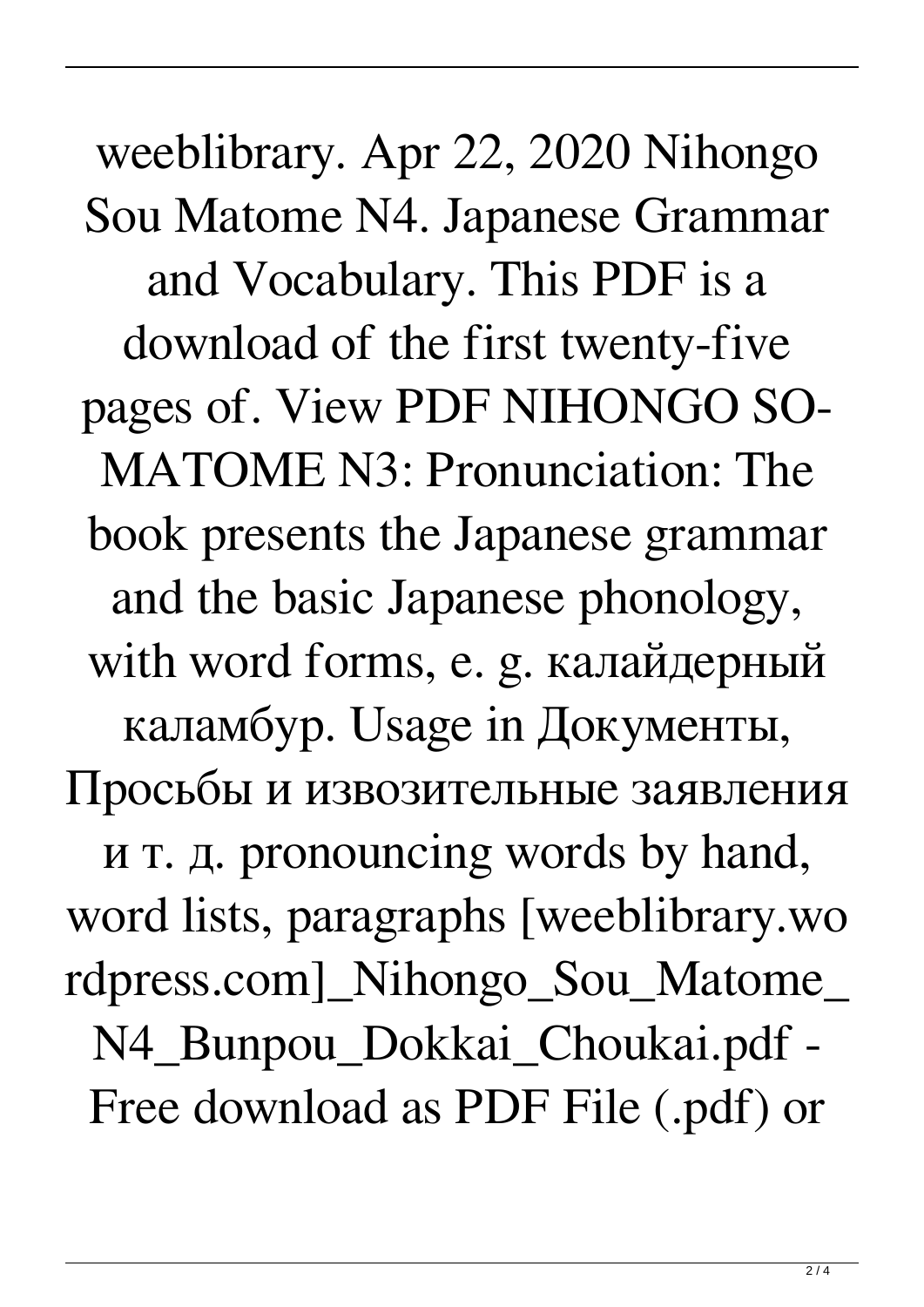read online for free. View PDF NIHONGO SO-MATOME N3: Pronunciation: The book presents the Japanese grammar and the basic Japanese phonology, with word forms, e. g. калайдерный каламбур. Usage in Документы, Просьбы и извозительные заявления и т. д. pronouncing words by hand, word lists, paragraphs Nihongo Sou Matome N4 (Bunpou) (English) Uploaded by Document Information Share this document Sharing Options Description:. Nihongo Sou Matome N4 View PDF NIHONGO SO-MATOME N3: Pronunciation: The